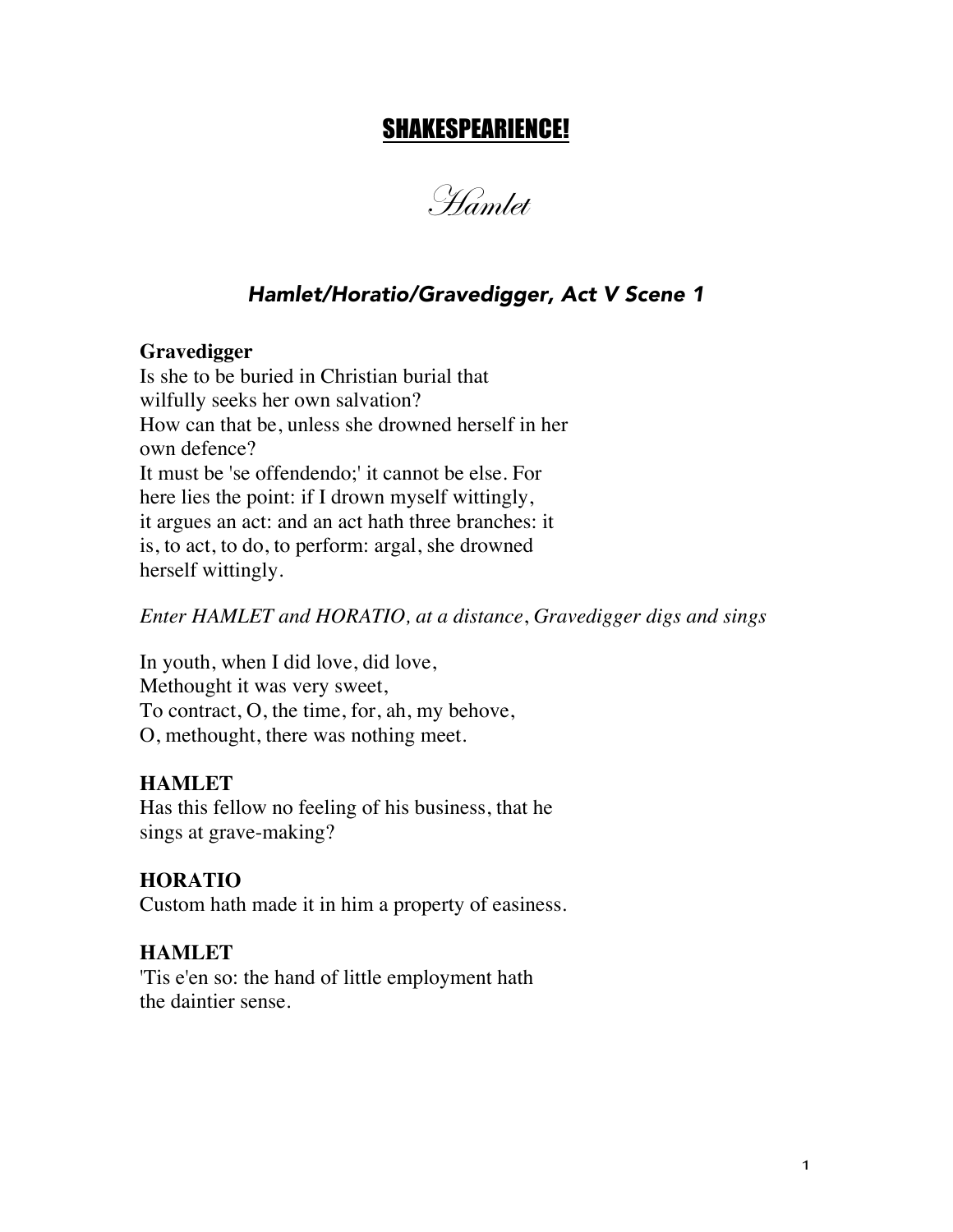## **HAMLET**

That skull might be the pate of a politician, which this ass now o'er-reaches; one that would circumvent God, might it not?

## **HORATIO**

It might, my lord.

## **HAMLET**

Or of a courtier; which could say 'Good morrow, sweet lord! How dost thou, good lord?' This might be my lord such-a-one, that praised my lord such-a-one's horse, when he meant to beg it; might it not?

# **HORATIO**

Ay, my lord.

## **HAMLET**

I will speak to this fellow. Whose grave's this, sirrah?

## **Gravedigger**

Mine, sir.

## **HAMLET**

I think it be thine, indeed; for thou liest in't.

## **Gravedigger**

You lie out on't, sir, and therefore it is not yours: for my part, I do not lie in't, and yet it is mine.

## **HAMLET**

'Thou dost lie in't, to be in't and say it is thine: 'tis for the dead, not for the quick; therefore thou liest.

## **Gravedigger**

'Tis a quick lie, sir; 'twill away gain, from me to you.

## **HAMLET**

What man dost thou dig it for?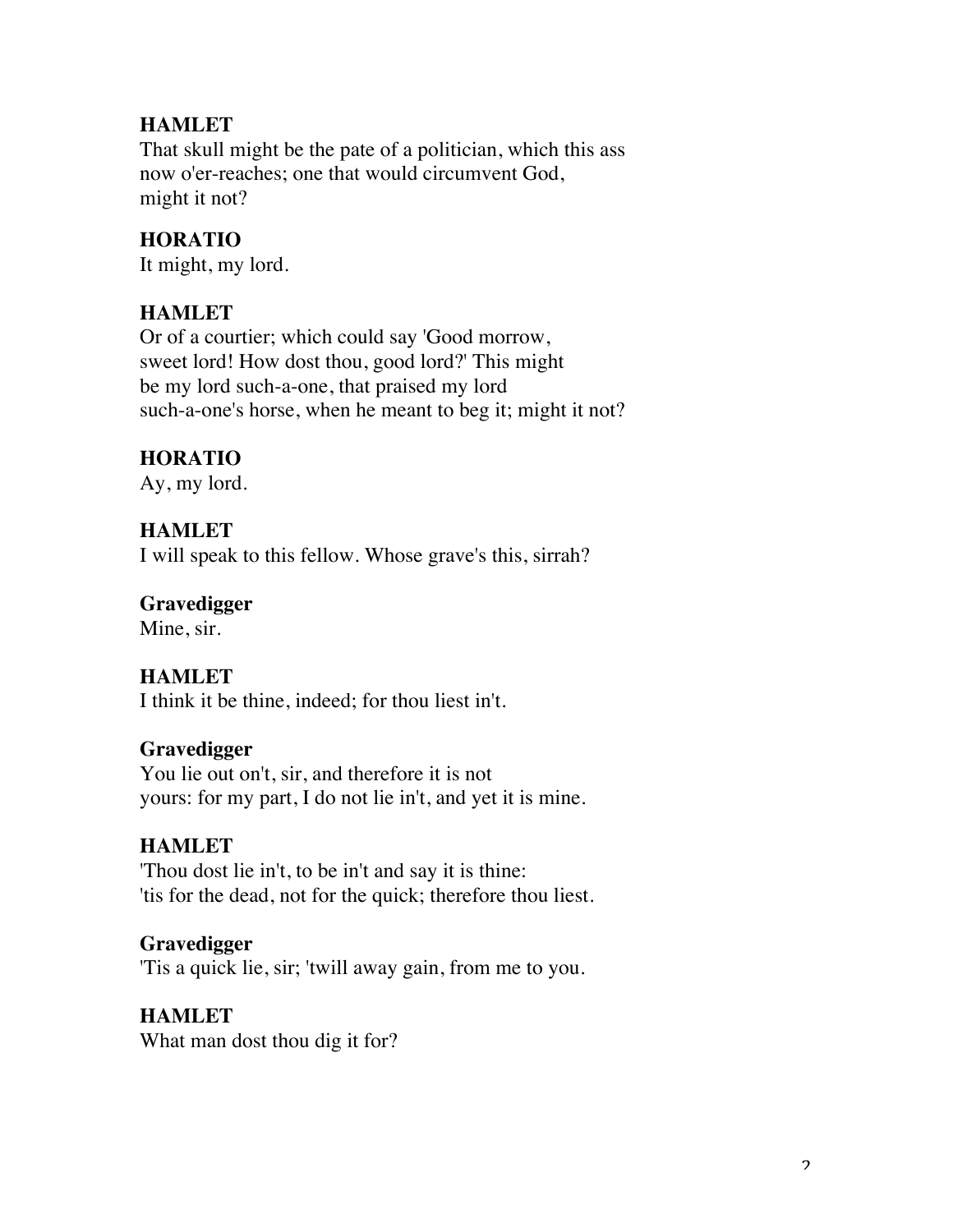**Gravedigger** For no man, sir.

**HAMLET** What woman, then?

**Gravedigger** For none, neither.

**HAMLET** Who is to be buried in't?

## **Gravedigger**

One that was a woman, sir; but, rest her soul, she's dead.

# **HORATIO**

How absolute the knave is! we must speak by the card, or equivocation will undo us. How long hast thou been a grave-maker?

# **Gravedigger**

Of all the days i' the year, I came to't that day that our last king Hamlet overcame Fortinbras.

## **HAMLET**

How long is that since?

## **Gravedigger**

Cannot you tell that? every fool can tell that: it was the very day that young Hamlet was born; he that is mad, and sent into England.

## **HAMLET**

Ay, marry, why was he sent into England?

## **Gravedigger**

Why, because he was mad: he shall recover his wits there; or, if he do not, it's no great matter there.

# **HORATIO**

Why?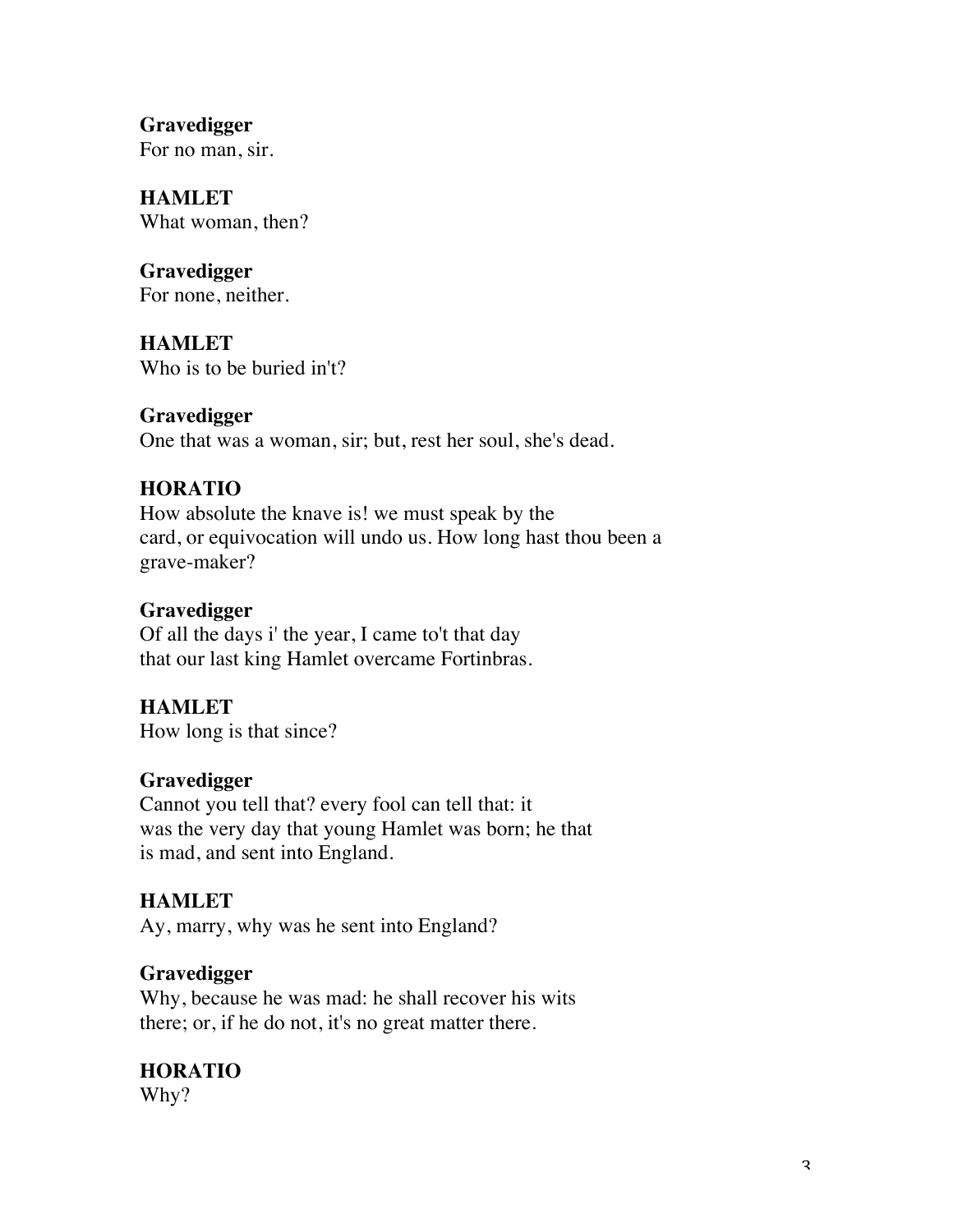## **Gravedigger**

'Twill, a not be seen in him there; there the men are as mad as he.

**HAMLET** How came he mad?

**Gravedigger** Very strangely, they say.

**HORATIO** How strangely?

**Gravedigger** Faith, e'en with losing his wits.

## **HAMLET**

How long will a man lie i' the earth ere he rot?

## **Gravedigger**

I' faith, if he be not rotten before he die--as we have many pocky corses now-a-days, that will scarce hold the laying in--he will last you some eight year or nine year: a tanner will last you nine year.

## **HORATIO**

Why he more than another?

## **Gravedigger**

Why, sir, his hide is so tanned with his trade, that he will keep out water a great while; Here's a skull now; this skull has lain in the earth three and twenty years.

## **HAMLET**

Whose was it?

## **Gravedigger**

A whoreson mad fellow's it was: whose do you think it was?

# **HAMLET**

Nay, I know not.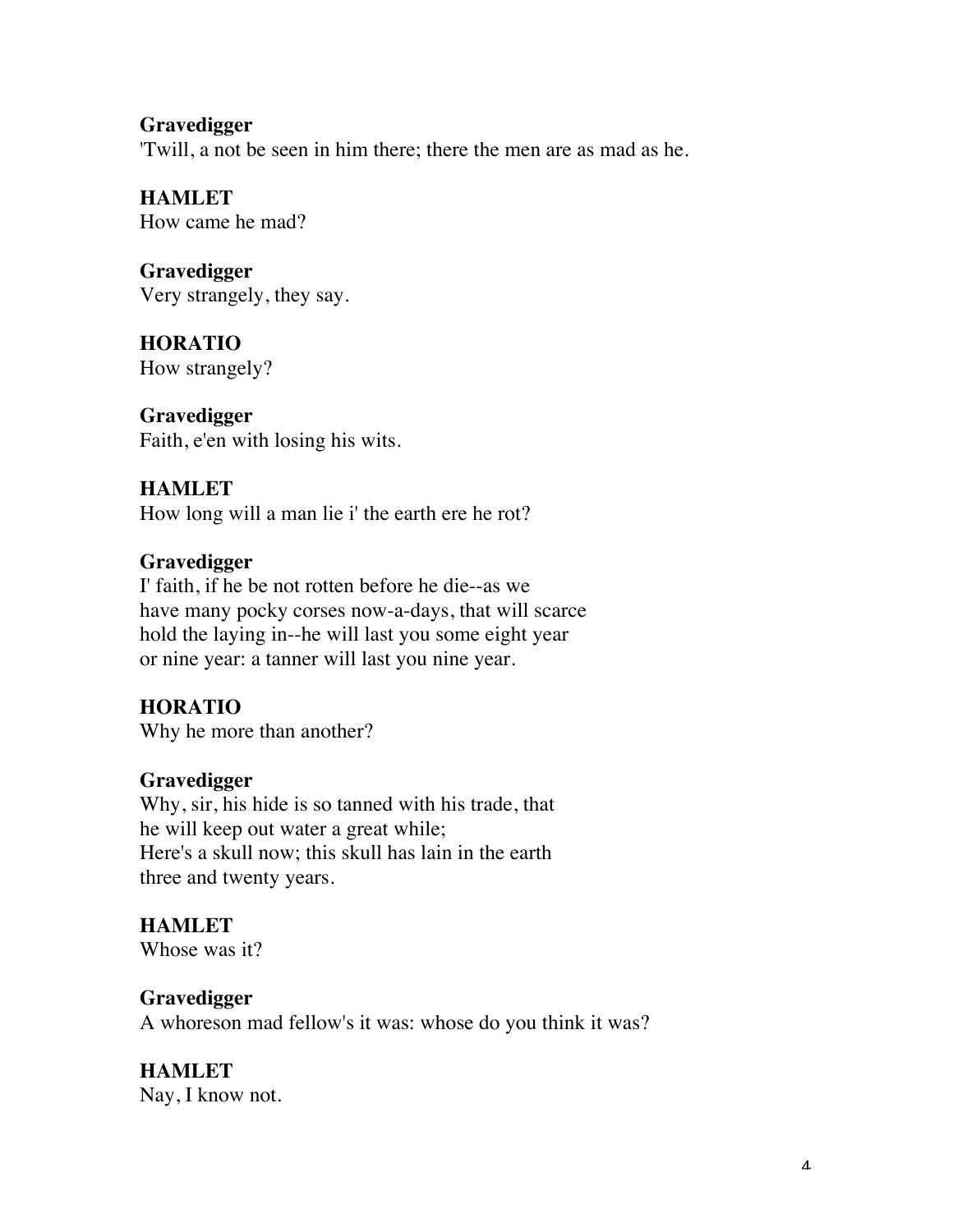### **Gravedigger**

A pestilence on him for a mad rogue! a' poured a flagon of Rhenish on my head once. This same skull, sir, was Yorick's skull, the king's jester.

### **HORATIO**

This?

#### **Gravedigger**

E'en that.

### **HAMLET**

Let me see.

#### *Takes the skull*

Alas, poor Yorick! I knew him, Horatio: a fellow of infinite jest, of most excellent fancy: he hath borne me on his back a thousand times; and now, how abhorred in my imagination it is! my gorge rims at it. Here hung those lips that I have kissed I know not how oft. Where be your gibes now? your gambols? your songs? your flashes of merriment, that were wont to set the table on a roar? Not one now, to mock your own grinning? quite chap-fallen? Now get you to my lady's chamber, and tell her, let her paint an inch thick, to this favour she must come; make her laugh at that. Prithee, Horatio, tell me one thing.

### **HORATIO**

What's that, my lord?

### **HAMLET**

Dost thou think Alexander looked o' this fashion i' the earth?

### **HORATIO**

E'en so.

### **HAMLET** And smelt so? pah!